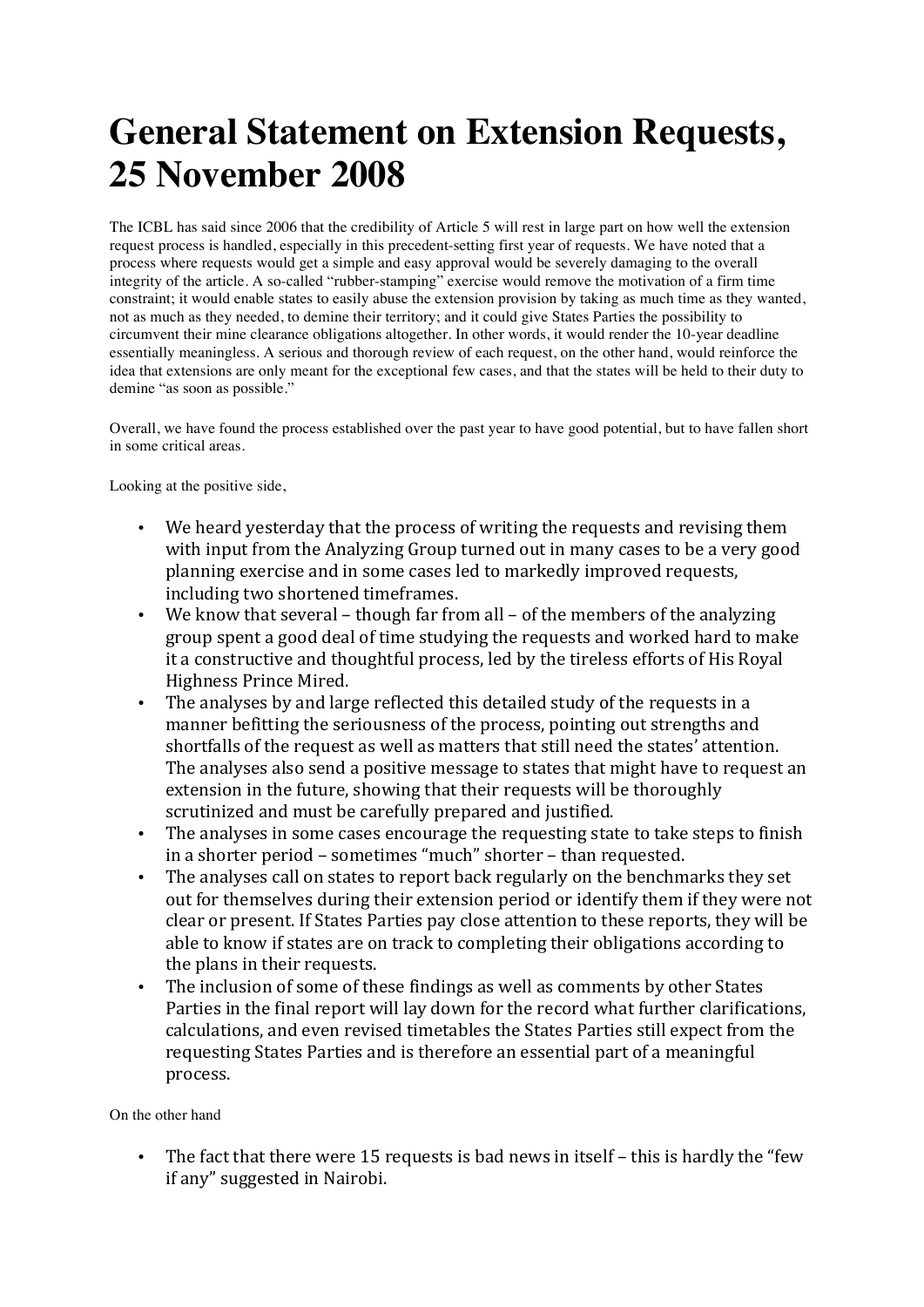- We have always said that the requests should be for the shortest feasible time period, but some states presented rather unambitious requests which are not in keeping with the humanitarian imperative of the MBT or with respect for the disarmament goals of the treaty
- In a few cases, the group did not take as a firm stand as we thought they should have, perhaps because of the consensus-based approached Canada made reference to vesterday. For example, we have always said there should be no blank checks given to States Parties. But that is what was effectively given to the two requesting states that have not, and do not plan to, begin demining operations before their 10-year deadline ends. The ICBL believes that any state that does not even attempt to meet its deadline by beginning mine clearance before the 10 years are up does not merit the approval of the MSP.
- In terms of the workings of the analyzing group, we understood that some States Parties tried to politicize the process, creating regional alliances and undermining the cooperative workings of the group. This approach, plus a set of mostly closed-door discussions, stand in sharp contrast with the Mine Ban Treaty's spirit of cooperation and transparency.

We have prepared critiques of all of the extension requests which we have put on your desks and outside. While we have questions and observations on all of them, we will restrict our specific oral comments and questions to those we have the most concerns about. But we would like to make a few general comments at the outset.

In terms of the reasons for the requests, states frequently cited funding, environmental conditions and difficulty of terrain as a reason for lack of progress in their demining programs. Certainly these problems have caused unforeseen delays and need to be taken into account. Certainly as well States Parties need to consider the relationship between implementation of Article 5 with other States Parties' duty to provide international cooperation and assistance under Article 6. However, evidence suggests that lack of sufficient political will and poor management of demining operations are equally to blame in some countries. The ICBL believes that in at least six cases (Denmark, Ecuador, Nicaragua, Peru, the United Kingdom, and Venezuela), a greater effort by the States Parties would likely have resulted in the state being able to comply with its 2009 deadline.

Several States Parties have still to generate a realistic estimate of their residual contamination, notably Bosnia and Herzegovina, Chad, Croatia, Thailand, and Zimbabwe. Excessive and inaccurate estimates impede effective planning and priority setting of demining operations.

Several States Parties have made unrealistic plans or have funding aims that are either unsupported by firm commitments or unlikely to be achieved. This concerns Bosnia and Herzegovina, Nicaragua, Thailand, and Zimbabwe in particular. This may mean that targets will not be met and may even require states to seek a further, unexpected extension period.

Certain areas may be implicitly excluded from clearance plans. The treaty is clear that all mined areas under a State Party's jurisdiction or control must be cleared. This concerns Chad, Croatia, Denmark, and Yemen. In the case of Jordan, more detail is needed about the status of discussions to resolve border demarcation along the border with Syria.

In a few cases – Ecuador, Peru and Senegal – we have been calling for the states to reformulate their request with a view to shortening the projected time needed for completion. We will continue to press these states and others to take the shortest possible amount of time to implement their Article 5 obligations – not just because it is a treaty obligation, but because lives and livelihoods are at stake.

Finally, in two cases—United Kingdom and Venezuela—the ICBL has called for the extension request to be turned down unless the requests are revised to include a formal commitment to start demining operations before the expiry of the original Article 5. We will comment on these requests further, but we feel that consideration of these special situations deserve the greatest attention at this MSP because of the precedent they risk setting if accepted as is.